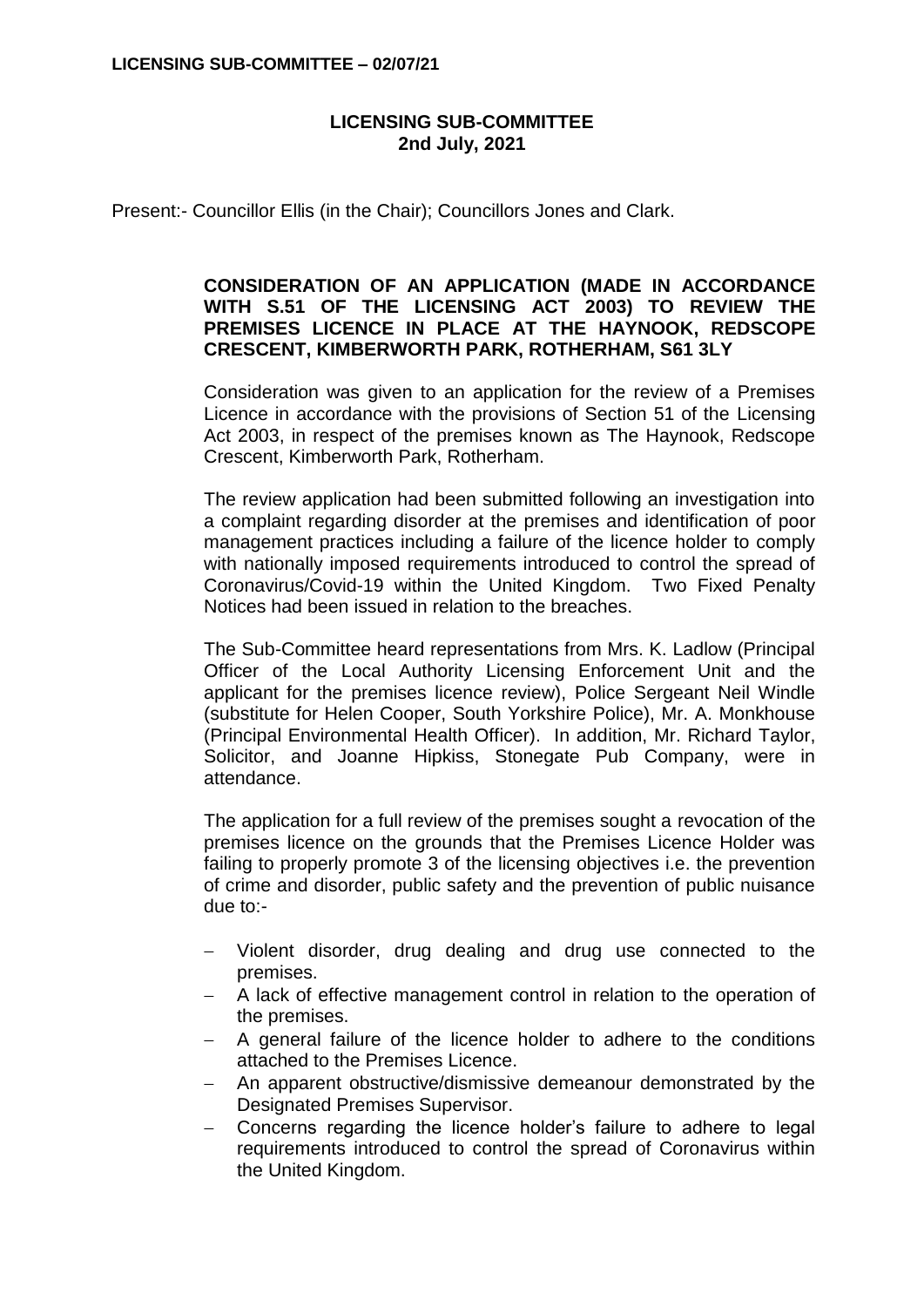Following the submission of the review paperwork, 2 additional representations had been received in relation to the review:-

South Yorkshire Police

- A number of reports recorded on Police systems that make reference to The Haynook.
- Interactions between the Designated Premises Supervisor and Police Officers/Police staff.

A Local Resident

- Noise nuisance.
- Anti-social behaviour and disorder.

Further information had also been provided by South Yorkshire Police which the Sub-Committee was requested to consider in private session.

Members were informed of the details of the specific concerns in respect of the management of these premises:-

- The premises were a large sized premise consisting of 2 main bar areas licensed for the sale of alcohol for consumption on and off the premises. The licence had been in place since September, 2005.
- The current Designated Premises Supervisor (DPS) of the premises had held the position since November, 2019.
- The Licensing Service had received a complaint from a member of the public on 8<sup>th</sup> October, 2020, regarding witnessed disorder out of the premises the previous evening resulting in Police attendance. The disorder was described as violent in nature and loud shouting. The complainant further stated they had witnessed incidents of a similar nature previously as well as drug dealing and drug use within the premises car park.
- A visit by the Licensing Service and Food, Healthy and Safety on 15<sup>th</sup> October, 2020 revealed that the DPS was not present. The DPS was also a DPS at another premises elsewhere. The member of staff present stated that the DPS was rarely at the premises and only visited if they had a pre-booked meeting to attend. A manager had been put in place by the DPS to manage in their absence.
- A licensing compliance check was undertaken and the member of staff present asked to produce the premises incident register and challenge/refusal register. The incident book was a notepad and completed as and when staff were able. An incident on the  $7<sup>th</sup>$ October had not been recorded as yet. The incident register or the refusal register could not be produced. A telephone call was made to the DPS and manager where it became evident that neither knew the location of such.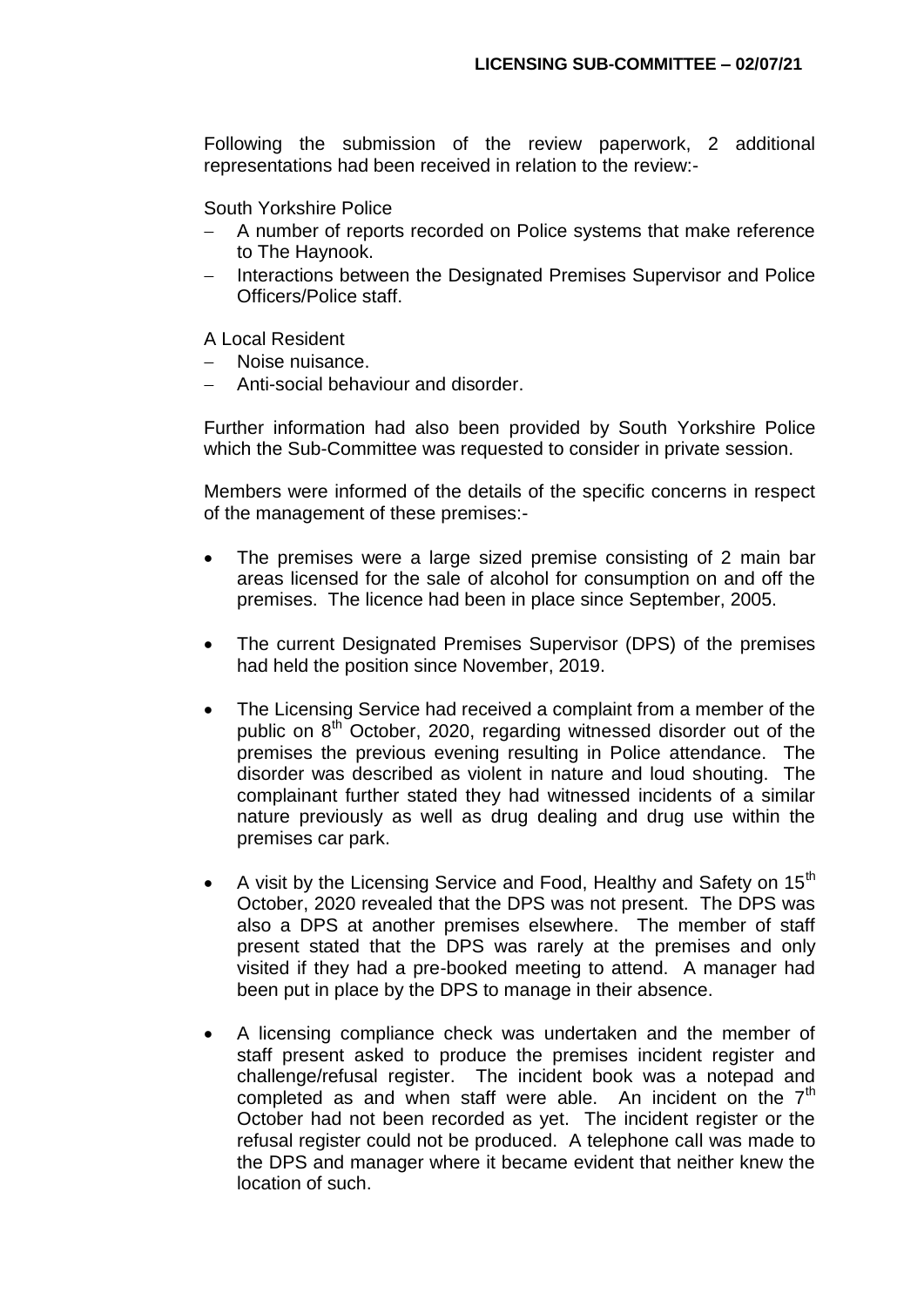- A second member of staff had arrived for work who confirmed that they had not received any training. Staff training records could not be produced. The DPS had stated that the previous DPS had taken the staff training records resulting in her not having any.
- During the telephone call the DPS was obstructive, dismissive of the concerns raised by Council Officers and swore whilst shouting during the call. She stated that she left the running of the business to the manager.
- Cocaine identification wipes had been used in both the male and female toilets. The male toilets tested positive for cocaine.
- The premises were in a dirty condition with poor maintenance. A rear fire door was wedged closed by a bar stool.
- There were 16 CCTV cameras recording footage for a period of 31 days. However, officers identified camera blind spots inside and outside the premises with poor camera positioning of some of the installed cameras. The CCTV time stamped onto the cameras was 8 minutes behind real time.
- CCTV footage for  $7<sup>th</sup>$  October was viewed between 21:30 and 22:30 hours which evidenced disorder between 4 individuals. The disorder began inside the premises and continued outside. The incident commenced at 21:40 hours continuing past the 22:00 hours closure time under Coronavirus regulations
- CCTV footage for  $9<sup>th</sup>$  October between 21:30 and 22:30 hours was viewed and showed customers walking up to the bar to order drinks, wating for them to be poured and served to them. Bar service was not permitted as of that date under Coronavirus regulations. Footage viewed between 21:58 and 22:01 hours evidenced the manager working behind the bar without wearing a face covering. A second member of staff was wearing a face covering, however, they pulled it down when speaking to customers and other staff members.
- CCTV footage for  $10^{th}$  October between 21:00 and 22:30 hours was viewed and showed:
	- a live amplified ban playing within the premises
	- between 21:08 by the time on the cameras (21:17 real time) and 21:09 full service at the bar was taking place with customers seen to be ordering, paying and receiving drinks at the bar
	- 21:15 (21:23) several customers at the bar ordering, paying and receiving drinks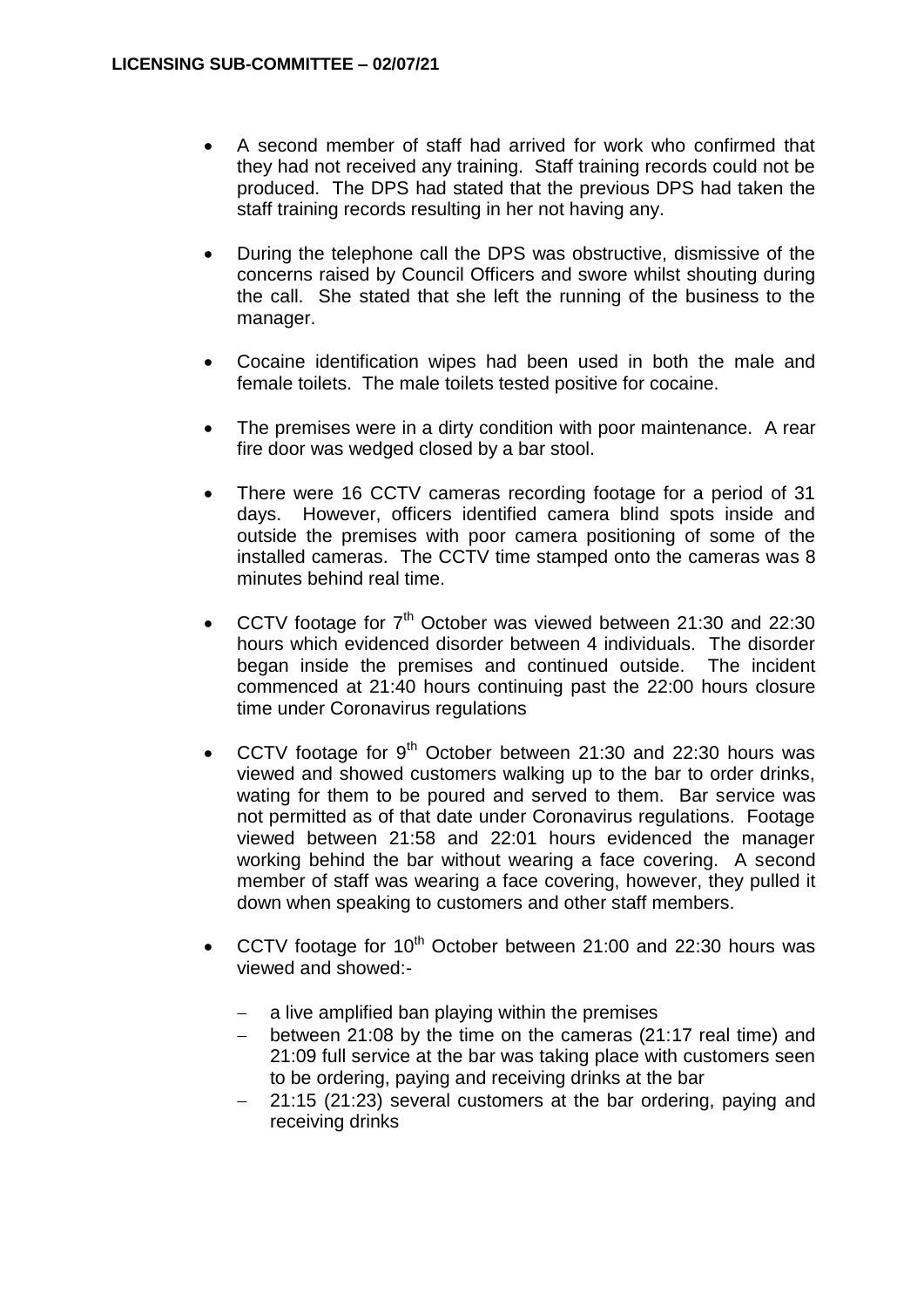- $-$  21:55 (22:03) the band could be seen packing away whilst customers remained within the premises seated at tables consuming drinks
- 21:56 (22:04) 3 members of staff working behind the bar without face coverings
- 22:07 (22:15) 3 customers stood side by side at the bar drinking alcoholic beverages with no social distancing
- 22:08 (22:16) a male approached the bar, ordered a drink, paid and was handed a bottle
- The footage showed a serious lack of Coronavirus safety measures at the premises and staff members not seen to challenge customers at the bar or request social distancing.
- 2 Fixed Penalty Notices for breach of The Health Protection (Coronavirus Restrictions) (No. 2) (England) Regulations 2020 were served on the premises licence holder  $-$  EI Group PLC  $-$  on 22<sup>nd</sup> October, 2020.

South Yorkshire Police requested that their evidence be considered in private. The Sub-Committee, having heard an explanation for this request and representations from parties present, considered the information as being exempt from the public and press.

On conclusion of the evidence the Sub-Committee conducted the remainder of the meeting in open session.

The member of the public who had submitted a representation had been invited to the meeting but was not in attendance.

The representatives for The Haynook stated:-

- Ei was the biggest tenanted pub company in the country which formed part of the Stonegate Pub Company – 36 of the licences had been issued by Rotherham.
- All the incidents identified in the submissions were when the premises were subject to a tenancy agreement with a Designated Premises Supervisor in charge.
- Agreement that the management of the premises had been inadequate, breached the licence conditions as well as contravention of Coronavirus regulations despite being provided with all the necessary items. The Fixed Penalty Notices had been paid, arrangements made to end the tenancy and the pub closed as quickly as possible.